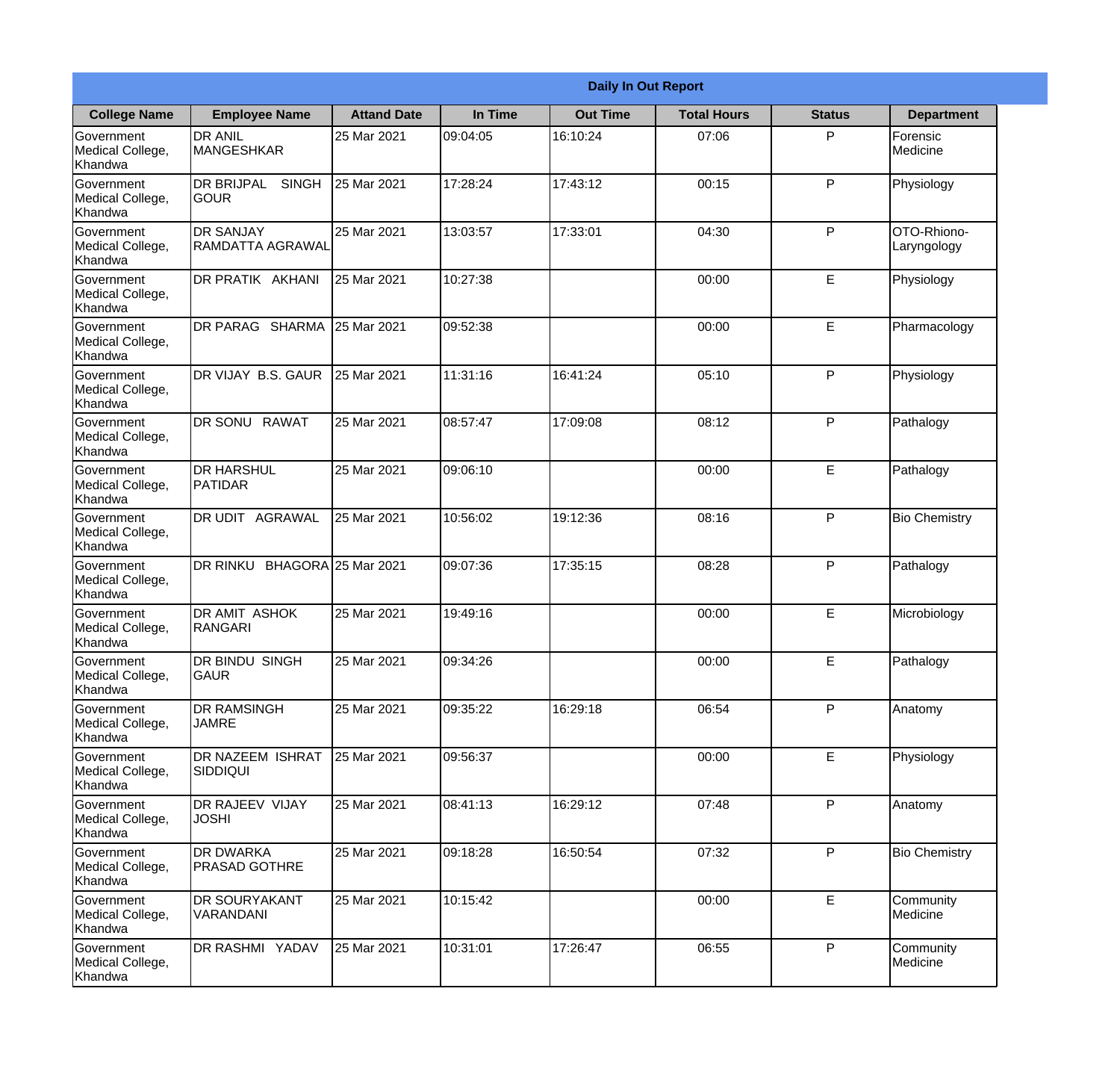| <b>Designation</b>                  | <b>Category</b> |
|-------------------------------------|-----------------|
| Assistant Professor   Para Clinical |                 |
| Demonstrator/Tutor   Non Clinical   |                 |
| Professor                           | Clinical        |
| Assistant Professor   Non Clinical  |                 |
| Professor                           | Para Clinical   |
| Associate Professor Non Clinical    |                 |
| Demonstrator/Tutor   Para Clinical  |                 |
| Assistant Professor   Para Clinical |                 |
| Associate Professor Non Clinical    |                 |
| Assistant Professor   Para Clinical |                 |
| Professor                           | Para Clinical   |
| Associate Professor Para Clinical   |                 |
| Demonstrator/Tutor   Non Clinical   |                 |
| Professor                           | Non Clinical    |
| Assistant Professor   Non Clinical  |                 |
| Demonstrator/Tutor   Non Clinical   |                 |
| Demonstrator/Tutor   Para Clinical  |                 |
| <b>Assistant Professor</b>          | Para Clinical   |

## **Daily In Out Report**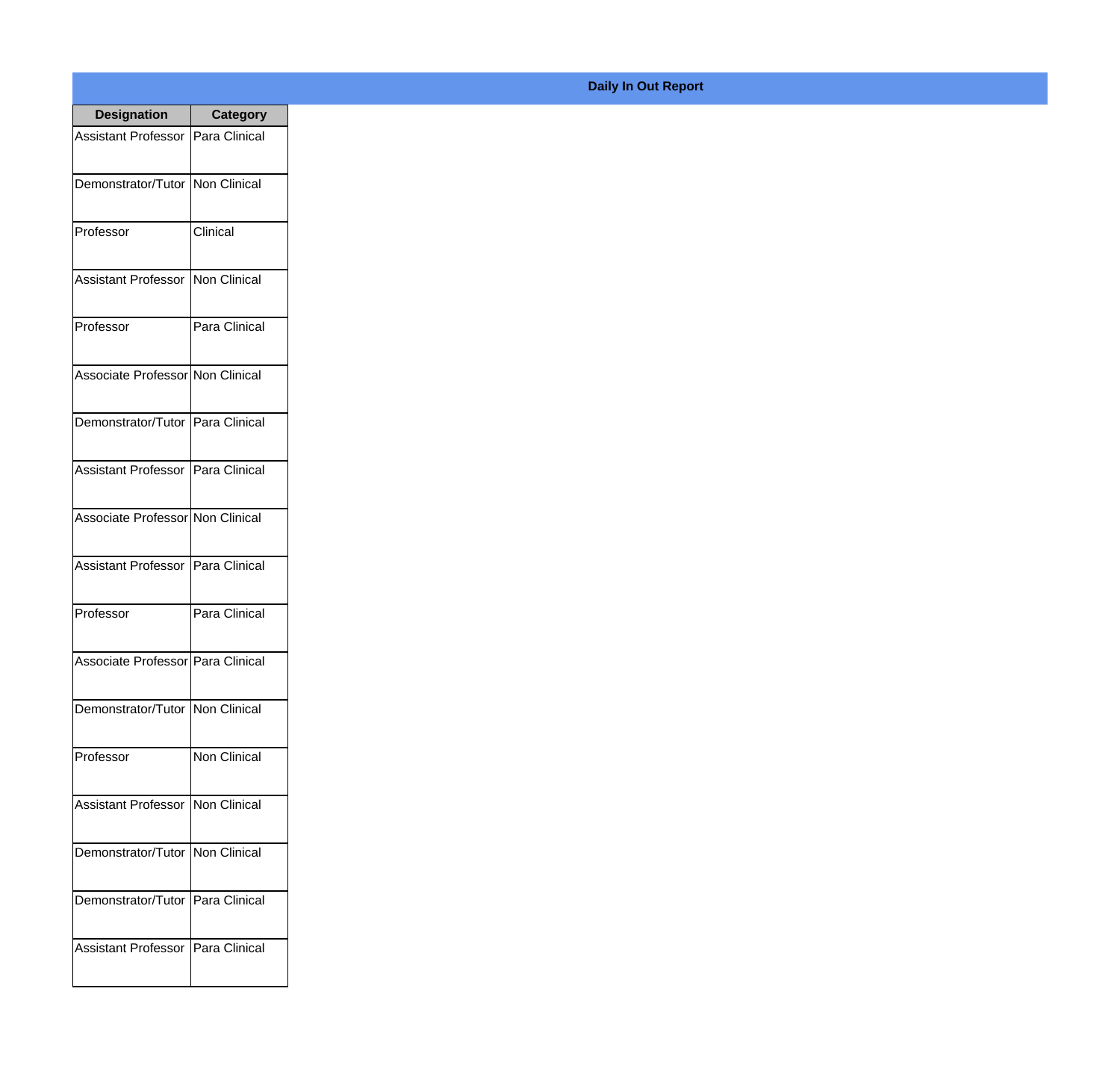|                                                  |                                                              |             |          |          | <b>Daily In Out Report</b> |              |                                           |
|--------------------------------------------------|--------------------------------------------------------------|-------------|----------|----------|----------------------------|--------------|-------------------------------------------|
| <b>Government</b><br>Medical College,<br>Khandwa | DR LEENA PARIHAR                                             | 25 Mar 2021 | 11:35:15 | 17:26:54 | 05:51                      | P            | Community<br>Medicine                     |
| <b>Government</b><br>Medical College,<br>Khandwa | <b>MR PIYUSH KUMAR</b><br><b>MISHRA</b>                      | 25 Mar 2021 | 10:53:02 | 18:36:57 | 07:43                      | $\mathsf{P}$ | Community<br>Medicine                     |
| <b>Government</b><br>Medical College,<br>Khandwa | DR SACHIN PARMAR 25 Mar 2021                                 |             | 11:21:57 | 19:56:34 | 08:35                      | P            | Community<br>Medicine                     |
| <b>Government</b><br>Medical College,<br>Khandwa | DR PRAMILA VERMA 25 Mar 2021                                 |             | 13:03:42 |          | 00:00                      | E            | Paediatrics                               |
| <b>Government</b><br>Medical College,<br>Khandwa | <b>DR DURGESH</b><br><b>SONARE</b>                           | 25 Mar 2021 | 10:44:40 |          | 00:00                      | E            | Dermatology, Ven<br>ereology &<br>Leprosy |
| <b>Government</b><br>Medical College,<br>Khandwa | <b>DR MANOJ BALKE</b>                                        | 25 Mar 2021 | 09:35:15 | 18:41:43 | 09:06                      | $\mathsf{P}$ | Ophthalmology                             |
| Government<br>Medical College,<br>Khandwa        | <b>DR GARIMA</b><br>IAGRAWAL VARSHNEY                        | 25 Mar 2021 | 10:27:45 |          | 00:00                      | E            | Paediatrics                               |
| Government<br>Medical College,<br>Khandwa        | <b>DR PRIYA KAPOOR</b><br><b>KAPOOR</b>                      | 25 Mar 2021 | 09:06:33 | 16:33:20 | 07:27                      | P            | Pathalogy                                 |
| Government<br>Medical College,<br>Khandwa        | <b>DR SAPNA</b><br><b>MAHESHRAM</b>                          | 25 Mar 2021 | 10:30:28 |          | 00:00                      | E            | Community<br>Medicine                     |
| <b>Government</b><br>Medical College,<br>Khandwa | <b>DR SEEMA</b><br><b>SUDHAKARRAO</b><br>SUTAY               | 25 Mar 2021 | 09:50:15 |          | 00:00                      | E            | Forensic<br>Medicine                      |
| <b>Government</b><br>Medical College,<br>Khandwa | <b>DR RAKESH SINGH</b><br><b>HAZARI</b>                      | 25 Mar 2021 | 15:50:49 |          | 00:00                      | E            | Pathalogy                                 |
| Government<br>Medical College,<br>Khandwa        | <b>DR NISHA</b><br><b>KAITHWAS</b>                           | 25 Mar 2021 | 10:25:13 | 14:10:05 | 03:45                      | P            | Psychiatry                                |
| <b>Government</b><br>Medical College,<br>Khandwa | <b>DR NISHA</b><br><b>KAITHWAS</b>                           | 25 Mar 2021 | 15:01:07 |          | 03:45                      | P            | Psychiatry                                |
| Government<br>Medical College,<br>Khandwa        | <b>DR ANANT</b><br>TUKARAM PAWAR                             | 25 Mar 2021 | 19:56:25 |          | 00:00                      | E            | Community<br>Medicine                     |
| Government<br>Medical College,<br>Khandwa        | DR SHAIKH M.KHALIQ 25 Mar 2021                               |             | 11:24:58 |          | 00:00                      | E            | <b>Bio Chemistry</b>                      |
| Government<br>Medical College,<br>Khandwa        | <b>DR RAJU</b>                                               | 25 Mar 2021 | 09:32:40 | 17:40:30 | 08:08                      | P            | Forensic<br>Medicine                      |
| Government<br>Medical College,<br>Khandwa        | <b>DR MAHENDRA</b><br>PANWAR                                 | 25 Mar 2021 | 09:36:18 |          | 00:00                      | E            | Orthopaedics                              |
| Government<br>Medical College,<br>Khandwa        | <b>DR NITESHKUMAR</b><br><b>KISHORILAL</b><br><b>RATHORE</b> | 25 Mar 2021 | 09:16:46 |          | 00:00                      | E            | Pharmacology                              |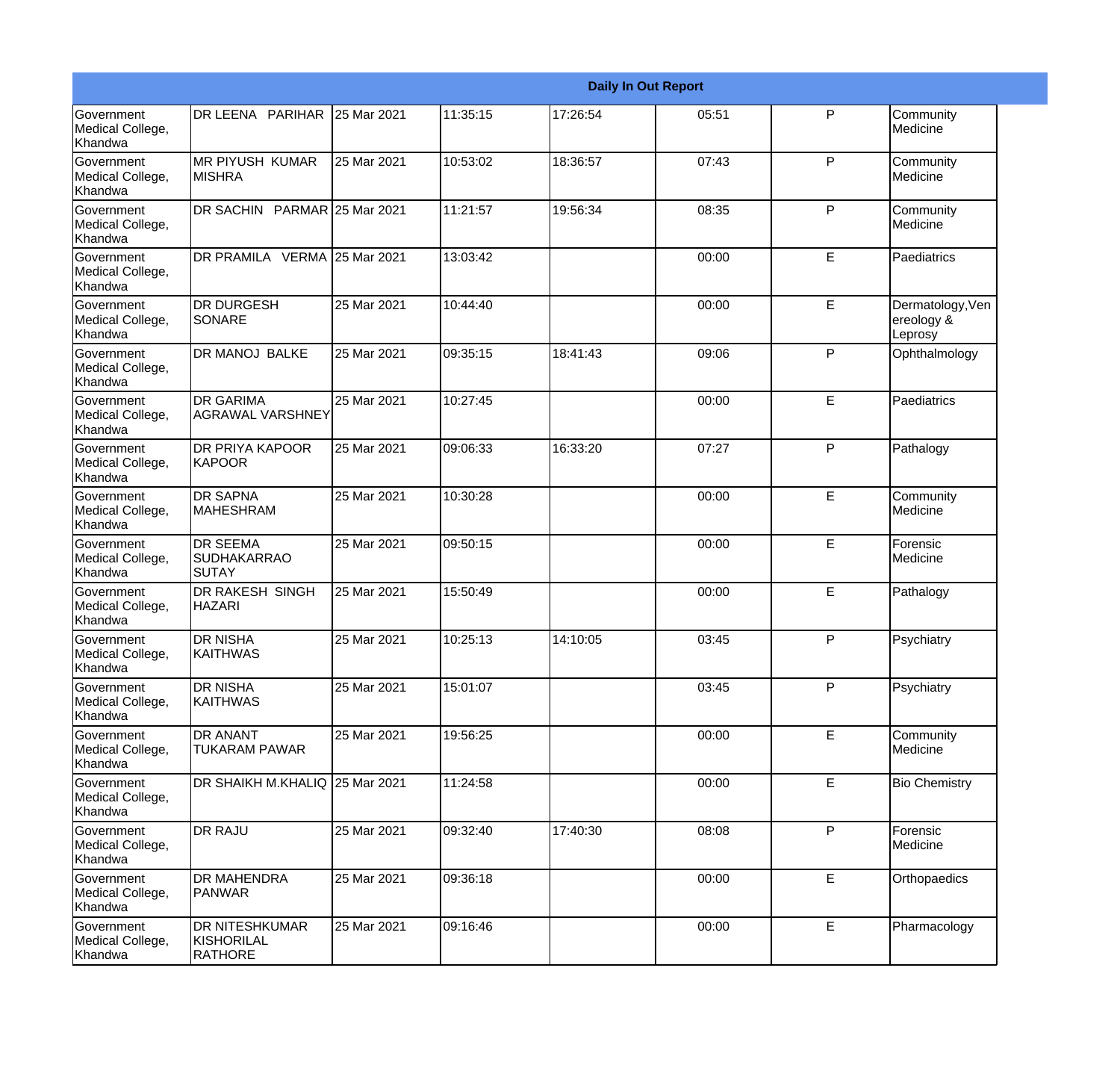| Assistant Professor Para Clinical |
|-----------------------------------|
| Para Clinical                     |
|                                   |
| Assistant Professor Para Clinical |
| Clinical                          |
| Assistant Professor Clinical      |
| Assistant Professor Clinical      |
| Associate Professor Clinical      |
| Demonstrator/Tutor Para Clinical  |
| Associate Professor Para Clinical |
|                                   |
| Para Clinical                     |
| Para Clinical                     |
| Assistant Professor Clinical      |
| Assistant Professor Clinical      |
| Para Clinical                     |
| Non Clinical                      |
| Demonstrator/Tutor Para Clinical  |
|                                   |
| Assistant Professor Clinical      |
| Demonstrator/Tutor Para Clinical  |
|                                   |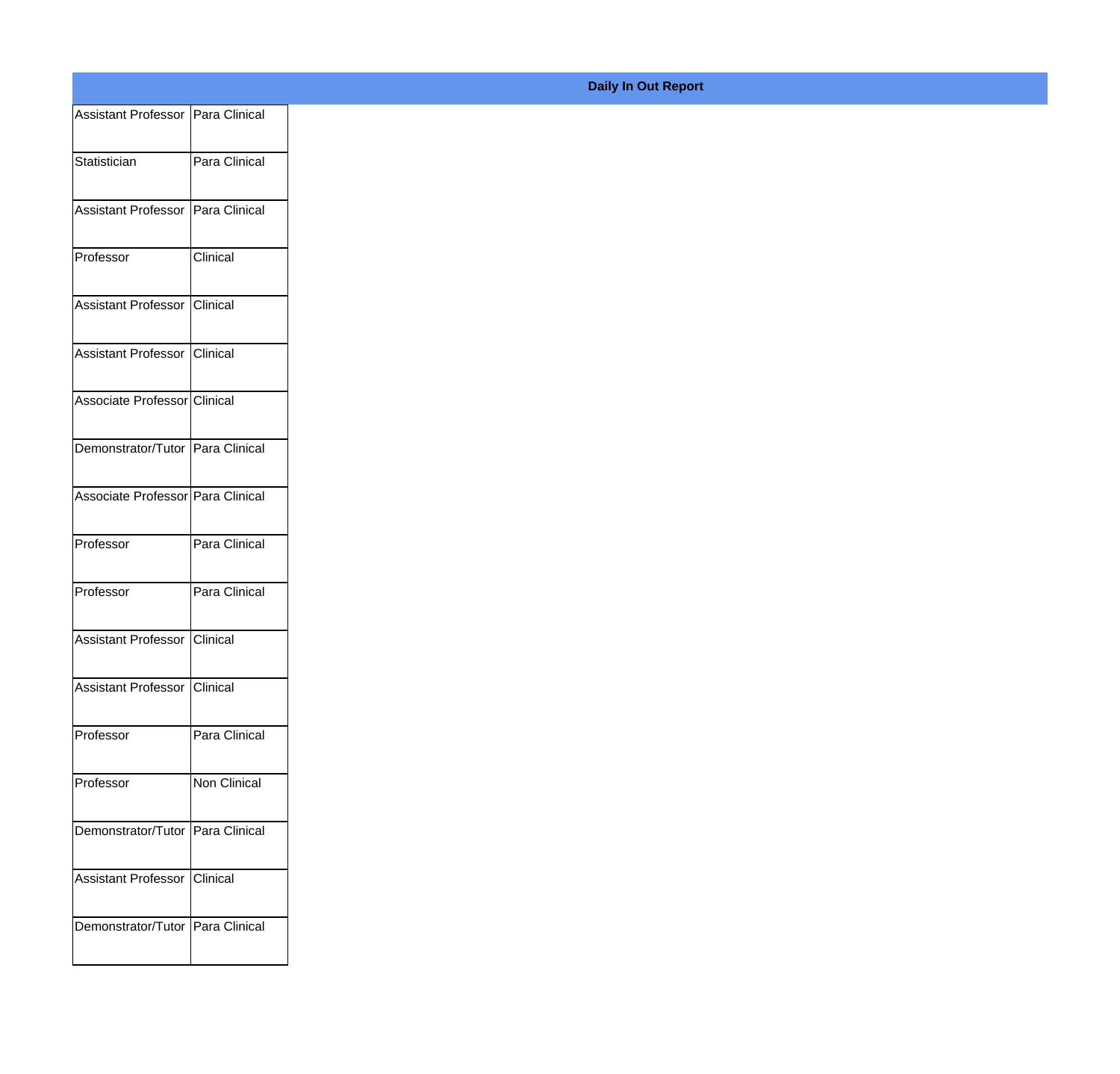|                                                  |                                                     |             |          | <b>Daily In Out Report</b> |       |             |                             |
|--------------------------------------------------|-----------------------------------------------------|-------------|----------|----------------------------|-------|-------------|-----------------------------|
| <b>Government</b><br>Medical College,<br>Khandwa | DR PRIYESH<br><b>MARSKOLE</b>                       | 25 Mar 2021 | 09:54:09 | 18:28:16                   | 08:34 | P           | Community<br>Medicine       |
| Government<br>Medical College,<br>Khandwa        | <b>DR SANGEETA</b><br><b>CHINCHOLE</b>              | 25 Mar 2021 | 11:05:00 |                            | 00:00 | E           | Physiology                  |
| <b>Government</b><br>Medical College,<br>Khandwa | DR NEERAJ KUMAR                                     | 25 Mar 2021 | 09:45:16 | 17:32:25                   | 07:47 | P           | Dentisry                    |
| Government<br>Medical College,<br>Khandwa        | DR SUNIL BAJOLIYA                                   | 25 Mar 2021 | 18:02:00 |                            | 00:00 | $\mathsf E$ | OTO-Rhiono-<br>Laryngology  |
| <b>Government</b><br>Medical College,<br>Khandwa | <b>DR NISHA MANDLOI</b><br><b>PANWAR</b>            | 25 Mar 2021 | 09:57:22 | 17:01:29                   | 07:04 | P           | Obstetrics &<br>Gynaecology |
| Government<br>Medical College,<br>Khandwa        | <b>DR NANDINI</b><br><b>DIXIT</b>                   | 25 Mar 2021 | 11:30:37 |                            | 00:00 | E           | Paediatrics                 |
| <b>Government</b><br>Medical College,<br>Khandwa | <b>DR SATISH</b><br><b>CHANDEL</b>                  | 25 Mar 2021 | 09:58:42 |                            | 00:00 | E           | Pharmacology                |
| Government<br>Medical College,<br>Khandwa        | <b>DR MUKTESHWARI</b><br><b>GUPTA</b>               | 25 Mar 2021 | 09:50:42 | 17:23:12                   | 07:33 | P           | Pharmacology                |
| Government<br>Medical College,<br>Khandwa        | <b>DR PURTI AGARWAL</b><br><b>SAINI</b>             | 25 Mar 2021 | 10:09:58 |                            | 00:00 | E           | Pathalogy                   |
| Government<br>Medical College,<br>Khandwa        | DR YASHPAL RAY                                      | 25 Mar 2021 | 12:30:54 |                            | 00:00 | E           | Anatomy                     |
| <b>Government</b><br>Medical College,<br>Khandwa | <b>I</b> DR VISHAL<br><b>KUMAR</b><br><b>THAKRE</b> | 25 Mar 2021 | 12:18:08 |                            | 00:00 | E.          | Physiology                  |
| Government<br>Medical College,<br>Khandwa        | <b>DR RINKU YADAV</b>                               | 25 Mar 2021 | 13:10:24 |                            | 00:00 | E           | <b>General Surgery</b>      |
| Government<br>Medical College,<br>Khandwa        | RENU<br><b>WAGHMARE</b>                             | 25 Mar 2021 | 11:27:19 |                            | 00:00 | E           | Community<br>Medicine       |